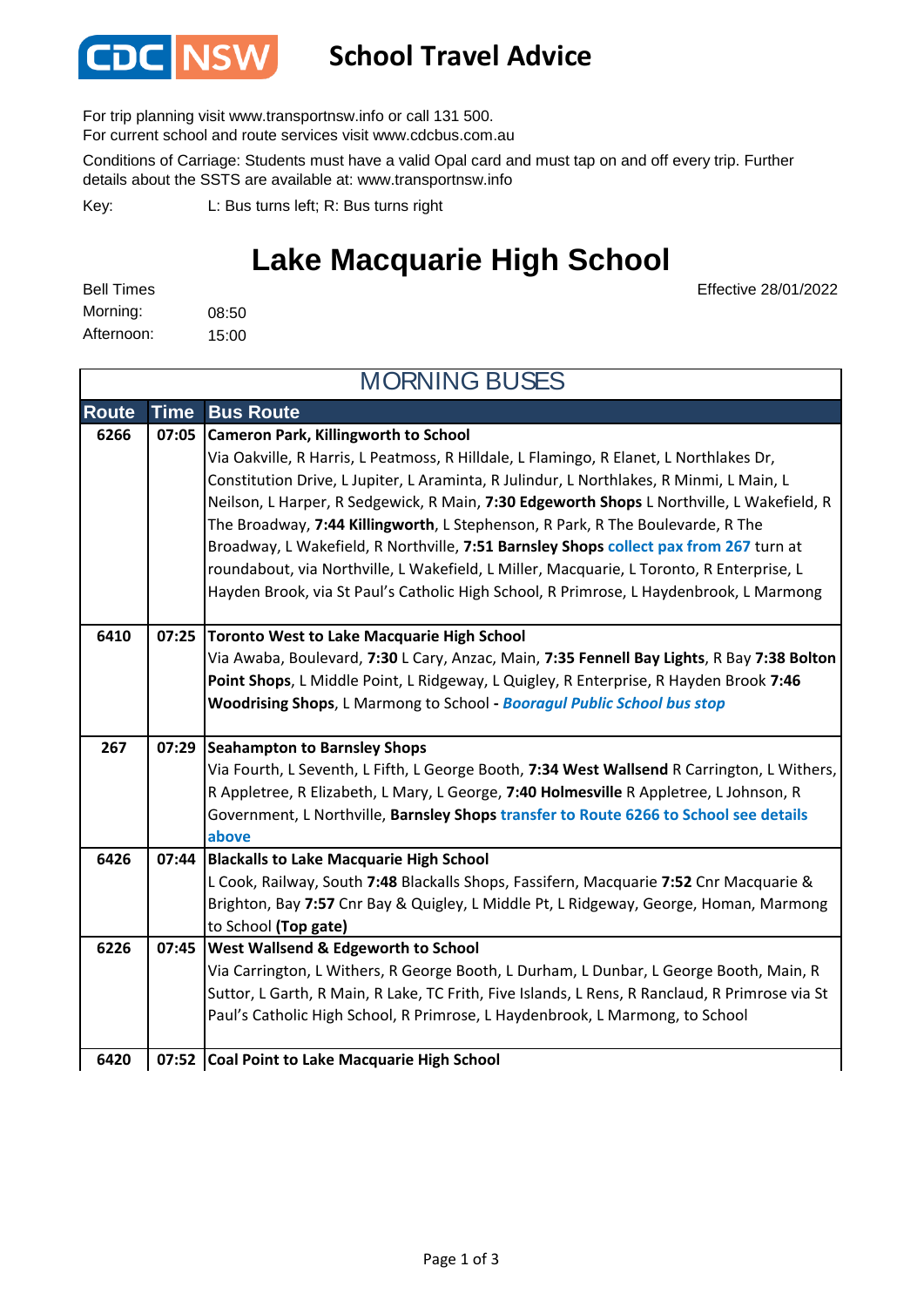|      | <b>EDC INSV</b> | <b>School Travel Advice</b>                                                                                                                                                                                                                                                                                                                                                                                                                                                                                  |
|------|-----------------|--------------------------------------------------------------------------------------------------------------------------------------------------------------------------------------------------------------------------------------------------------------------------------------------------------------------------------------------------------------------------------------------------------------------------------------------------------------------------------------------------------------|
|      |                 | Via Field, RBlundell, Farrell, LGalbraith, R William, LThorne, RCook, L Boulevard, R Carey, L<br>Excelsior, R Jarrett, L Barina, L Kilaben Bay, Coal Point, 8:00 Cnr Whitelock and Coal Point,<br>Coal Point, Skye Point, Amelia, Exeter, 8:13 Carey Bay, Excelsior, R Carey 8:18 Anzac, Main,<br>Toronto, R Enterprise, L Hayden Brook, L Primrose 8:26 St Paul's High School, then via R<br>Primrose, R Hayden Brook, L Enterprise, L Quigley, L Ridgeway, George, Homan, Marmong,<br>to School (Top Gate) |
| 6150 |                 | 07:54 Cameron Park (North) to Edgeworth McDonalds                                                                                                                                                                                                                                                                                                                                                                                                                                                            |
|      |                 | Constitution, L Jupiter, L Araminta, R Julindur, L Northlakes, R Minmi, L Sedgewick - 8:07 - L                                                                                                                                                                                                                                                                                                                                                                                                               |
|      |                 | Harper, R Neilson, L Main - Edgeworth McDonalds transfer to 6292                                                                                                                                                                                                                                                                                                                                                                                                                                             |
| 6292 | 08:00           | Cameron Park (South) to St Pauls Catholic High                                                                                                                                                                                                                                                                                                                                                                                                                                                               |
|      |                 | Via Oakville, R Harris, L Northlakes, L Elanet, L Flamingo, R Hilldale, L Oakville, R Minmi, L                                                                                                                                                                                                                                                                                                                                                                                                               |
|      |                 | Main - Edgeworth McDonalds collect pax from 6150 - R Frederick, R Lake, T C Frith Ave,                                                                                                                                                                                                                                                                                                                                                                                                                       |
|      |                 | Five Islands, L Rens, R Ranclaud, R Primrose via St Paul's Catholic High School, R Primrose, L                                                                                                                                                                                                                                                                                                                                                                                                               |
|      |                 | Haydenbrook, L Marmong, to School                                                                                                                                                                                                                                                                                                                                                                                                                                                                            |
| 6422 | 08:00           | <b>Fassifern to Lake Macquarie High School</b>                                                                                                                                                                                                                                                                                                                                                                                                                                                               |
|      |                 | Cnr Lake & Railway, South, Fassifern Rd, 8:05 Cnr Reynolds & Fassifern Rd, Macquarie, 8:08                                                                                                                                                                                                                                                                                                                                                                                                                   |
|      |                 | Cnr Brighton & Macquarie Rd, L Toronto Rd, R Enterprise, L Hayden Brook, R Marmong to                                                                                                                                                                                                                                                                                                                                                                                                                        |
|      |                 | School (Top Gate)                                                                                                                                                                                                                                                                                                                                                                                                                                                                                            |
| 6446 | 08:17           | Teralba to Lake Macquarie High School<br>Booragul Roundabout, L Toronto Rd, L York, L North, 8:22 L William, R York, Toronto, First                                                                                                                                                                                                                                                                                                                                                                          |
|      |                 | to School (Bottom Gate)                                                                                                                                                                                                                                                                                                                                                                                                                                                                                      |
| 6418 | 08:30           | Speers Point & Boolaroo to Lake Macquarie High School                                                                                                                                                                                                                                                                                                                                                                                                                                                        |
|      |                 | The Esplanade, L Main, L Lake, L TC Frith, Five Islands, L First Lake Macquarie High School                                                                                                                                                                                                                                                                                                                                                                                                                  |
|      |                 | (Bottom Gate)                                                                                                                                                                                                                                                                                                                                                                                                                                                                                                |
| 6424 | 08:34           | <b>Bolton Point to Lake Macquarie High School</b>                                                                                                                                                                                                                                                                                                                                                                                                                                                            |
|      |                 | R Quigley (First P/U), 8:35, L Bay, L Middle Pt, L Ridgeway, George, Homan, Marmong St,                                                                                                                                                                                                                                                                                                                                                                                                                      |
|      |                 | Lake Macquarie High School (Top Gate)                                                                                                                                                                                                                                                                                                                                                                                                                                                                        |